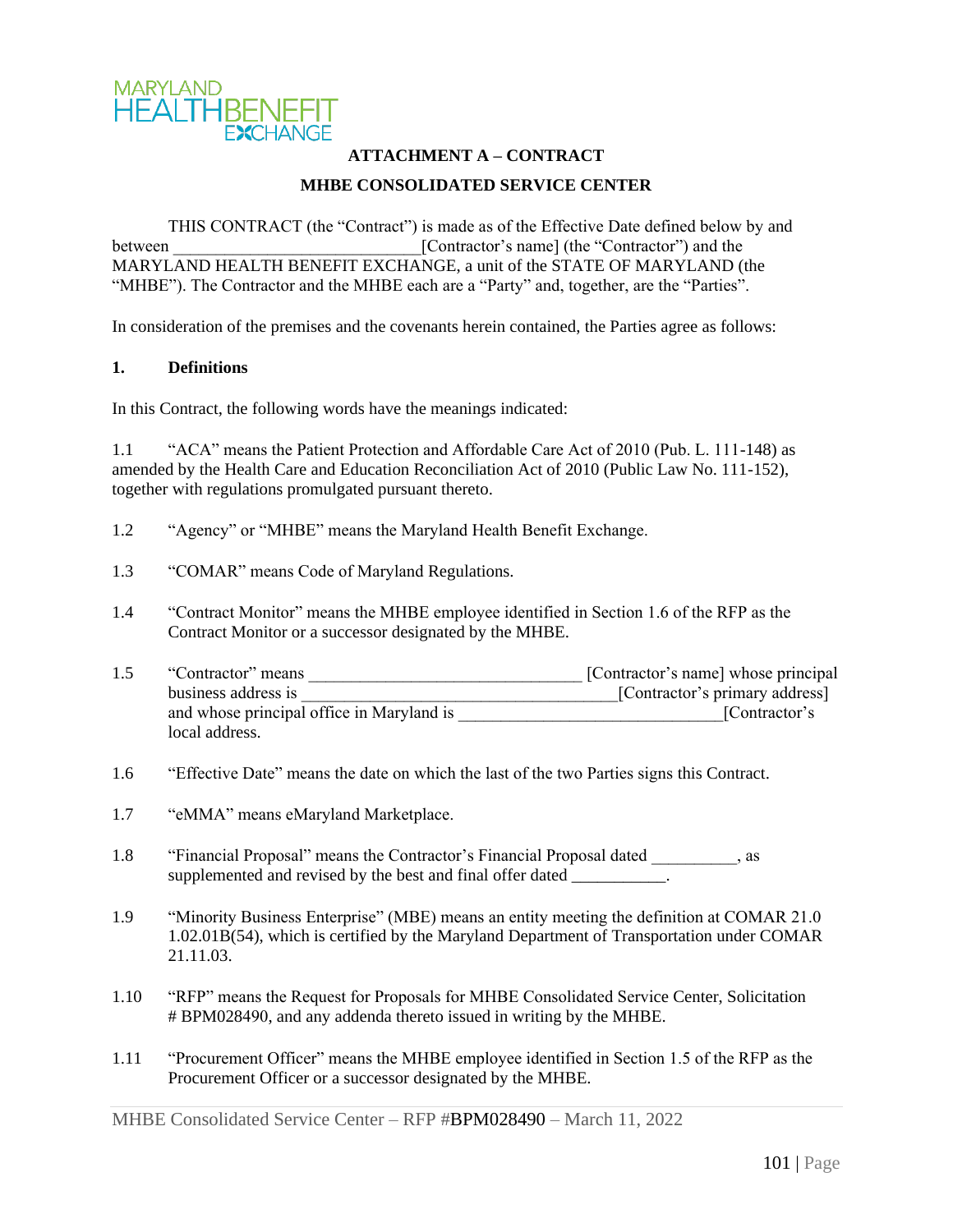

- 1.12 "Proposal(s)" means, as appropriate, either or both of the Contractor's Technical or Financial Proposal.
- 1.13 "State" means the State of Maryland and includes the MHBE.
- 1.14 "Technical Proposal" means the Contractor's Technical Proposal, dated as supplemented and revised by the best and final offer dated

## **2. Scope of Contract**

2.1 The Contractor shall provide services as described in the RFP for MHBE Consolidated Service Center and related services awarded in accordance with Exhibits A-G listed in this section and hereby incorporated as part of this Contract. If there is any conflict between this Contract and the Exhibits, the terms of the Contract shall govern. If there is any conflict among the Exhibits, the following order of precedence shall determine the prevailing provision:

Exhibit  $A$  – The RFP Exhibit B – State Contract Affidavit, executed by the Contractor and dated Exhibit C – The Non-Exchange Entity Agreement Exhibit D – The Non-Disclosure Agreement Exhibit E – The Federal Funds Attachment (Attachment F to the RFP, including F-1 and F-2). Exhibit F – The Contractor's Technical Proposal Exhibit G – The Contractor's Financial Proposal

- 2.2 The Procurement Officer may, at any time, by written order, make changes in the work within the general scope of the Contract or the RFP. No other order, statement, or conduct of the Procurement Officer or any other person shall be treated as a change or entitle the Contractor to an equitable adjustment under this section. Except as otherwise provided in this Contract, if any change under this section causes an increase or decrease in the Contractor's cost of, or the time required for, the performance of any part of the work, whether or not changed by the order, an equitable adjustment in the Contract price shall be made and the Contract modified in writing accordingly. The Contractor must assert in writing its right to an adjustment under this section within thirty (30) days of receipt of written change order and shall include a written statement setting forth the nature and cost of such claim. No claim by the Contractor shall be allowed if asserted after final payment under this Contract. Failure to agree to an adjustment under this section shall be a dispute under the Disputes clause. Nothing in this section shall excuse the Contractor from proceeding with the Contract as changed.
- 2.3 While the Procurement Officer may, at any time, by written change order, make unilateral changes in the work within the general scope of the Contract as provided in Section 2.2 above, the Contract may be modified by mutual agreement of the parties, provided: (a) the modification is made in writing; (b) all parties sign the modification; and (c) all required approvals are obtained.
- 2.4 Contracts awarded in violation of the MHBE Procurement Policies and Procedures are voidable at the election of MHBE.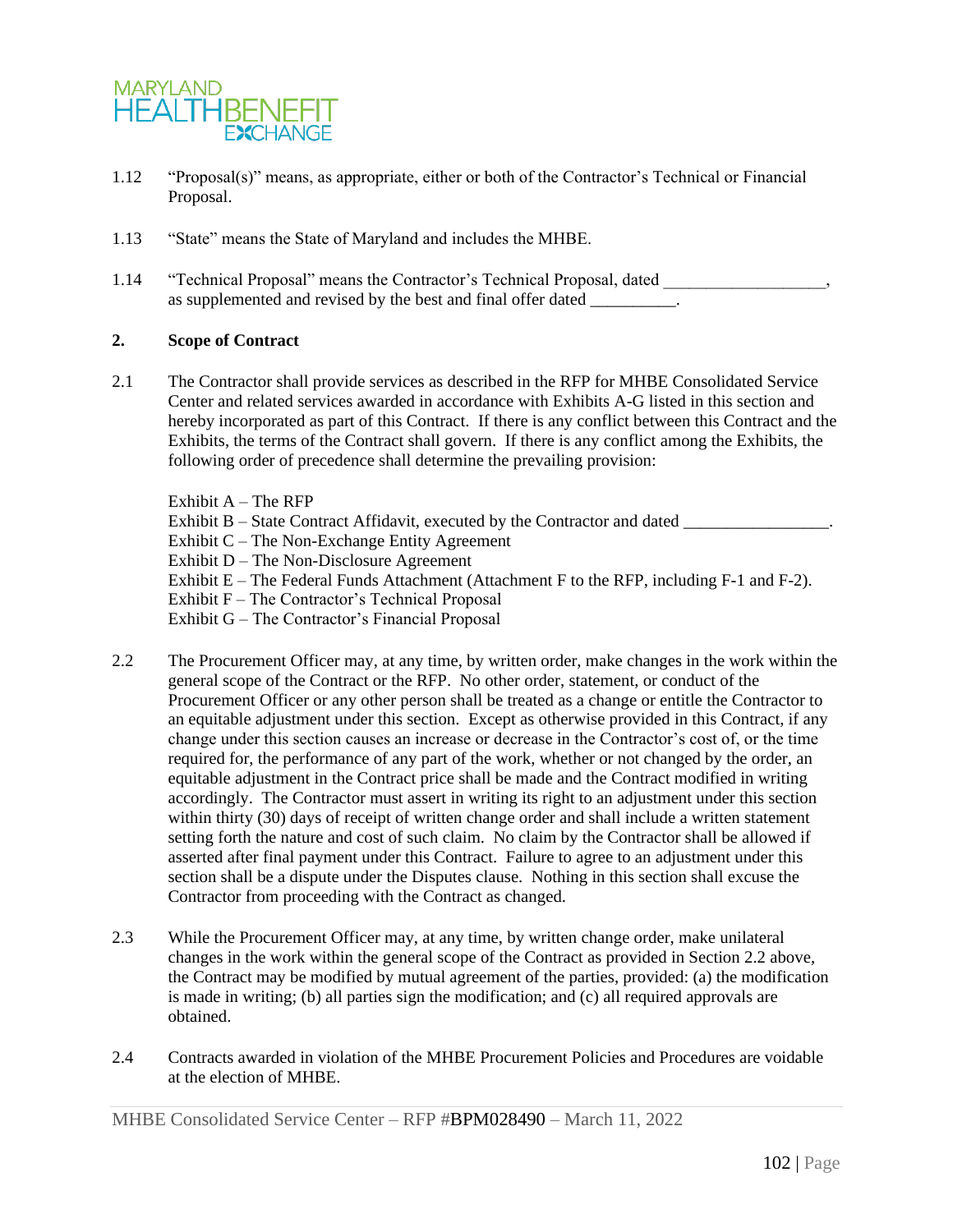

### **3. Period of Performance.**

- 3.1 The Contract shall start as of the date of full execution by the Parties. From this date, the Contract shall be for a period of three years with one two-year renewal option at the sole discretion of the MHBE.
- 3.2 Audit, confidentiality, document retention, and indemnification obligations under this Contract shall survive expiration or termination of the Contract.

## **4. Consideration and Payment**

- 4.1 In consideration of the satisfactory performance of the work set forth in this Contract, the MHBE shall pay the Contractor in accordance with the terms of this Contract and at the prices in RFP Attachment E – Price Proposal, which is incorporated into this Contract as Exhibit G.
- 4.2 Payments to the Contractor shall be made no later than thirty (30) days after the MHBE's receipt of a proper invoice for services provided by the Contractor, acceptance by the MHBE of services provided by the Contractor, and pursuant to the conditions outlined in Section 4 of this Contract. Each invoice must include the Contractor's Federal Tax Identification or Social Security Number<br>for a Contractor who is an individual which is [Contractor's FEIN] for a Contractor who is an individual which is or SSN-]. Charges for late payment of invoices other than as prescribed at Md. Code Ann., State Finance and Procurement Article, §15-104 are prohibited. Invoices shall be submitted to the Contract Monitor at hbe.finance@maryland.gov. Electronic funds transfer shall be used by the MHBE to pay Contractor pursuant to this Contract and any other State payments due Contractor unless the State Comptroller's Office grants Contractor an exemption.
- 4.3 In addition to any other available remedies, if, in the opinion of the Procurement Officer, the Contractor fails to perform in a satisfactory and timely manner, the Procurement Officer may refuse or limit approval of any invoice for payment, and may cause payments to the Contractor to be reduced or withheld until such time as the Contractor meets performance standards as established by the Procurement Officer.
- 4.4 Payment of an invoice by the MHBE is not evidence that services were rendered as required under this Contract.
- 4.5 Contractor's eMarylandMarketplace vendor ID number is (Contractor's eMMA number).

## **5. Patents, Copyrights, and Intellectual Property**

5.1 If the Contractor furnishes any design, device, material, process, or other item, which is covered by a patent, trademark or service mark, or copyright or which is proprietary to, or a trade secret of, another, the Contractor shall obtain the necessary permission or license to permit the State to use such item or items.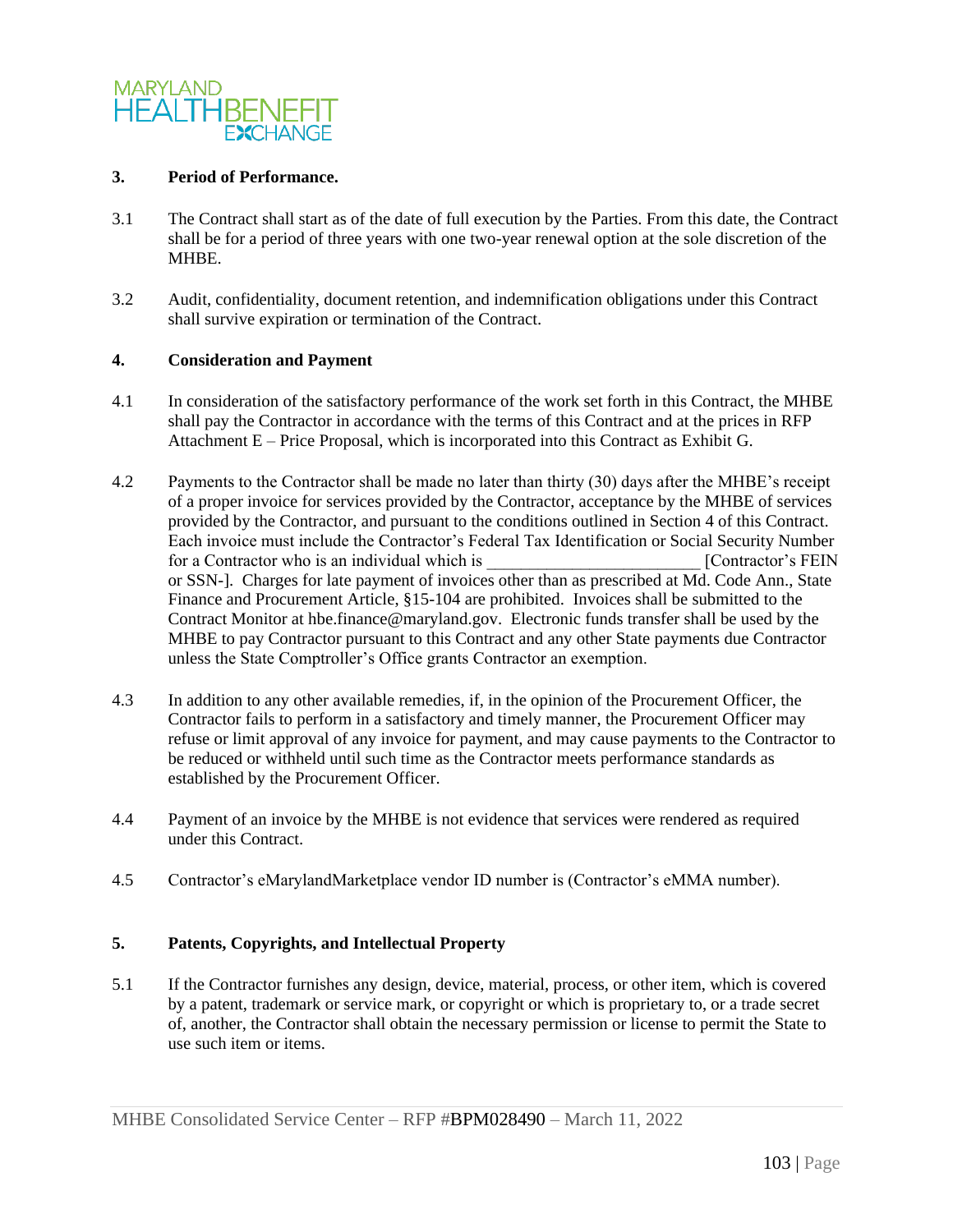# **MARYLAND HEALTHBENEFIT EXCHANGE**

- 5.2 Except as provided in Section 5.4 of this Contract, the Contractor agrees that all documents and materials, including but not limited to, reports, drawings, studies, specifications, estimates, tests, maps, photographs, designs, software, graphics, mechanical, artwork, computations and data prepared by or for the Contractor for purposes of this Contract (Work Product) shall become and remain the sole and exclusive property of the State and shall be available to the MHBE at any time. The MHBE shall have the right to use the same without restriction and without compensation to the Contractor other than that specifically provided by this Contract.
- 5.3 Except as provided in Section 5.4 of this Contract, the Contractor agrees that at all times during the term of this Contract and thereafter, the Work Product shall be "works made for hire" as that term is interpreted under U.S. copyright law and shall be owned by the State. Ownership includes the right to copyright, patent, register and the ability to transfer these rights and all information used to formulate such Work Product. In the event any Work Product is or may not be considered a work made for hire under applicable law, Contractor assigns and transfers to the State the entire right, title and interest in and to all rights in the Work Product and any registrations and copyright applications relating thereto and any renewals and extensions thereof. Contractor shall execute all documents and perform such other proper acts as the State may deem necessary to secure for it the rights pursuant to this section.
- 5.4 Notwithstanding anything to the contrary in this Contract, to the extent (i) the Work Product incorporates any commercial-off-the shelf software (COTS) and/or any Pre-Existing Intellectual Property or (ii) any COTS and/or Pre-Existing Intellectual Property (other than a computer's operating system, supported internet browser, browser accessibility software or hardware if needed by the user, and software required to access a commonly-available data transmission tool or export format) is required to access, install, build, compile or otherwise use the Work Product (such COTS and Pre-Existing Intellectual Property individually and collectively referred to herein as "Third-party Intellectual Property," which shall be the sole property of Contractor or its thirdparty licensors, as applicable), Contractor hereby grants, on behalf of itself and any third-party licensors, to the State a royalty-free, paid-up, non-exclusive, unrestricted, unconditional, irrevocable, worldwide right and license, with the right to use, execute, reproduce, display, perform, distribute copies of internally, modify and prepare derivative works based upon, such Third-party Intellectual Property as may be necessary for the State to use the Work Product for the purposes for which such Work Product was designed and intended. "Pre-Existing Intellectual Property" means any program, utility or tool owned by Contractor or its third-party licensors that was created by Contractor or its third-party licensors independently from its performance of this Contract and not solely using funds from this Contract.
- 5.5 Subject to the terms of Section 6, Contractor shall defend, indemnify, and hold harmless the State, including, but not limited to, the Agency and its agents, officers, and employees, from and against any and all claims, costs, losses, damages, liabilities, judgments and expenses (including without limitation reasonable attorneys' fees) arising out of or in connection with any claim the Work Product or any Third-party Intellectual Property infringes, misappropriates or otherwise violates any Third-party Intellectual Property rights. Contractor shall not enter into any settlement involving third party claims that contains any admission of or stipulation to any guilt, fault, liability or wrongdoing by the State or that adversely affects the State's rights or interests, without the State's prior written consent, which consent may be withheld in the State's sole and absolute discretion. Contractor shall be entitled to control the defense or settlement of such claim (with counsel reasonably satisfactory to the State), provided that the State will, upon requesting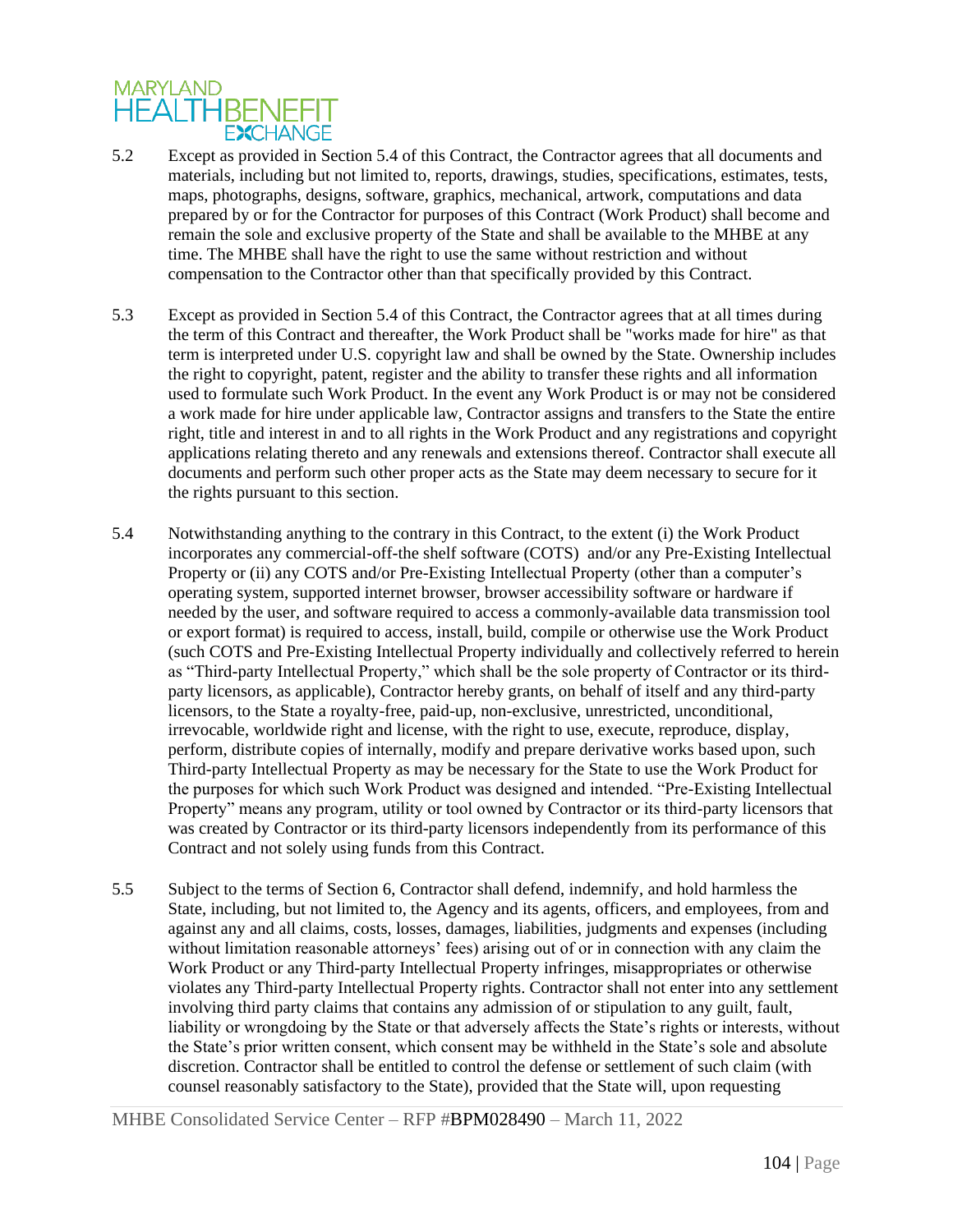

indemnification hereunder: (a) provide reasonable cooperation to Contractor in connection with the defense or settlement of any such claim, at Contractor's expense; and (b) be entitled to participate in the defense of any such claim. Contractor's obligations under this section will not apply to the extent any Third-party Intellectual Property infringes, misappropriates or otherwise violates any third party intellectual rights as a result of modifications made by the State in violation of the license granted to the State pursuant to section 5.4; provided that such infringement, misappropriation or violation would not have occurred absent such modification.

- 5.6 Without limiting Contractor's obligations under Section 5.5, if all or any part of the Work Product or any Third Party Intellectual Property is held, or Contractor or the State reasonably determines that it could be held, to infringe, misappropriate or otherwise violate any third party intellectual property right, Contractor (after consultation with the State and at no cost to the State): (a) shall procure for the State the right to continue using the item in accordance with its rights under this Contract; (b) replace the item with an item that does not infringe, misappropriate or otherwise violate any third party intellectual property rights and, in the State's sole and absolute determination, complies with the item's specifications, and all rights of use and/or ownership set forth in this Contract; or (c) modify the item so that it no longer infringes, misappropriates or otherwise violates any third party intellectual property right and, in the State's sole and absolute determination, complies with the item's specifications and all rights of use and/or ownership set forth in this Contract.
- 5.7 Except for any Pre-Existing Intellectual Property and Third-Party Intellectual Property, Contractor shall not acquire any right, title or interest (including any intellectual property rights subsisting therein) in or to any goods, software, technical information, specifications, drawings, records, documentation, data or any other materials (including any derivative works thereof) provided by the State to the Contractor. Notwithstanding anything to the contrary herein, the State may, in its sole and absolute discretion, grant the Contractor a license to such materials, subject to the terms of a separate writing executed by the Contractor and an authorized representative of the State.
- 5.8 Contractor, on behalf of itself and its Subcontractors, hereby agrees not to incorporate, link, distribute or use any Third-party Intellectual Property in such a way that: (a) creates, purports to create or has the potential to create, obligations with respect to any State software (including any deliverable hereunder), including without limitation the distribution or disclosure of any source code; or (b) grants, purports to grant, or has the potential to grant to any third-party any rights to or immunities under any State intellectual property or proprietary rights. Without limiting the generality of the foregoing, neither Contractor nor any of its Subcontractors shall incorporate, link, distribute or use, in conjunction with the Work Product, any code or software licensed under the GNU General Public License ("GPL"), Lesser General Public License ("LGPL"), Affero GPL ("AGPL"), European Community Public License ("ECPL"), Mozilla, or any other open source license, in any manner that could cause or could be interpreted or asserted to cause any State software (or any modifications thereto) to become subject to the terms of the GPL, LGPL, AGPL, ECPL, Mozilla or such other open source software.
- 5.9 Without limiting the generality of the foregoing, neither Contractor nor any of its Subcontractors shall use any software or technology in a manner that will cause any patents, copyrights or other intellectual property which are owned or controlled by the State or any of its affiliates (or for which the State or any of its Subcontractors has received license rights) to become subject to any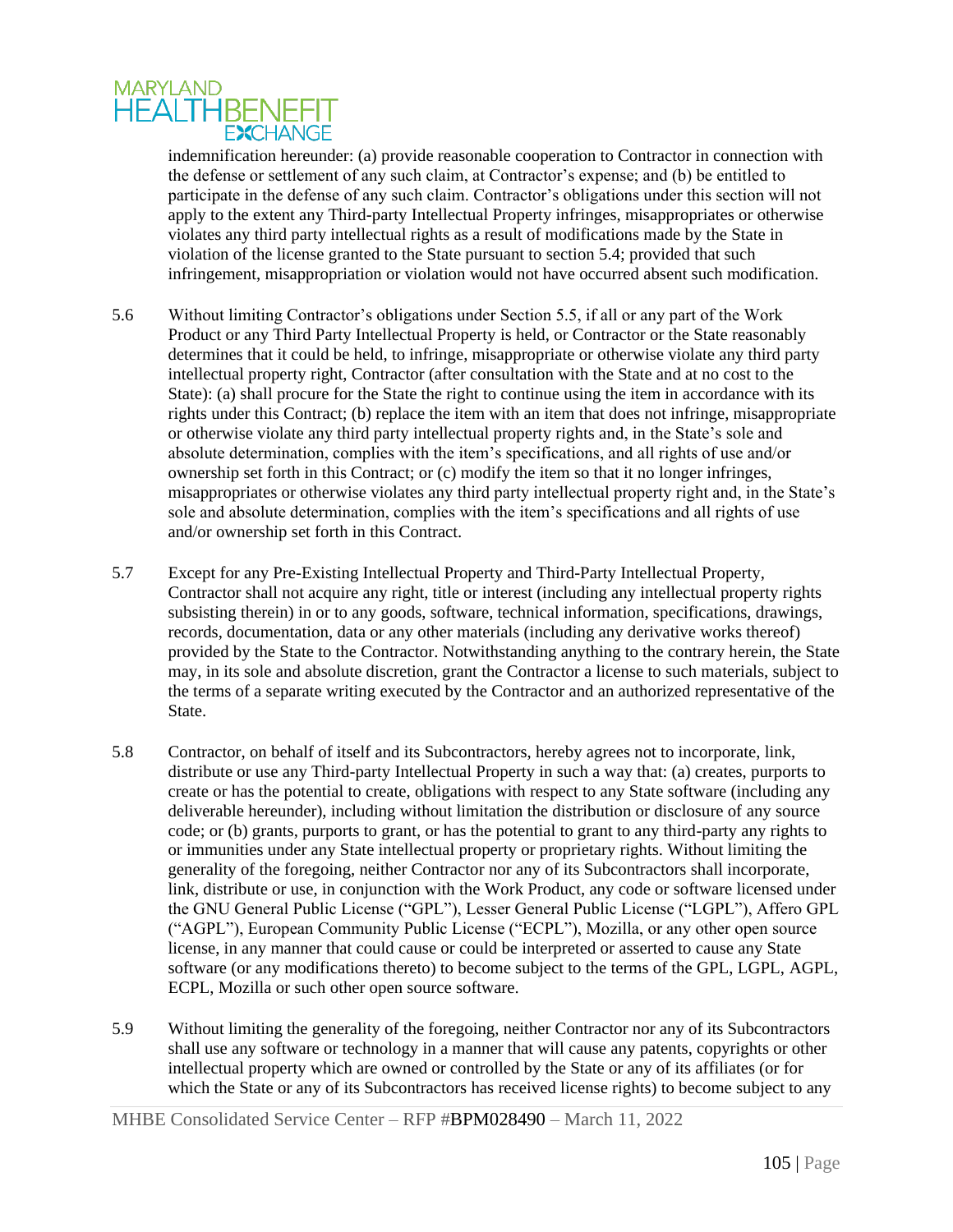

encumbrance or terms and conditions of any third-party or open source license (including, without limitation, any open source license listed on *Licenses* by Name | Open Source [Initiative\)](https://opensource.org/licenses/alphabetical) (each an "Open Source License"). These restrictions, limitations, exclusions and conditions shall apply even if the State or any of its Subcontractors becomes aware of or fails to act in a manner to address any violation or failure to comply therewith. No act by the State or any of its Subcontractors that is undertaken under this Contract as to any software or technology shall be construed as intending to cause any patents, copyrights or other intellectual property that are owned or controlled by the State (or for which the State has received license rights) to become subject to any encumbrance or terms and conditions of any Open Source License.

5.10 The Contractor shall report to MHBE, promptly and in written detail, each notice or claim of copyright infringement received by the Contractor with respect to all Work Product delivered under this Contract.

## **6. Indemnification**

- 6.1 Contractor shall indemnify, defend, and hold the State, its directors, officers, employees and agents harmless from third-party liability for tangible property damage, bodily injury and death, and for fraud or willful misconduct of Contractor, including all related defense costs and expenses (including reasonable attorneys' fees and costs of investigation, litigation, settlement, judgments, interest and penalties) arising from or relating to the performance of the Contractor or its Subcontractors under this Contract.
- 6.2 The State has no obligation to provide legal counsel or defense to the Contractor or its Subcontractors in the event that a suit, claim or action of any character is brought by any person not party to this Contract against the Contractor or its Subcontractors as a result of or relating to the Contractor's obligations under this Contract.
- 6.3 The State has no obligation for the payment of any judgments or the settlement of any claims against the Contractor or its Subcontractors as a result of or relating to the Contractor's obligations under this Contract.
- 6.4 The Contractor shall immediately notify the Procurement Officer of any claim or suit made or filed against the Contractor or its Subcontractors regarding any matter resulting from or relating to the Contractor's obligations under the Contract, and will cooperate, assist, and consult with the State in the defense or investigation of any claim, suit, or action made or filed against the State as a result of or relating to the Contractor's performance under this Contract.
- 6.5 Section 6 shall survive expiration of this Contract.

## **7. Loss of Data**

In the event of loss of any State data or records where such loss is due to the intentional act or omission (any failures to act when Contractor has a duty to act) or negligence of the Contractor or any of its Subcontractors or agents, the Contractor shall be responsible for recreating such lost data in the manner and on the schedule set by the Contract Monitor. The Contractor shall ensure that all data is backed up and recoverable by the Contractor. Contractor shall use its best efforts to assure that at no time shall any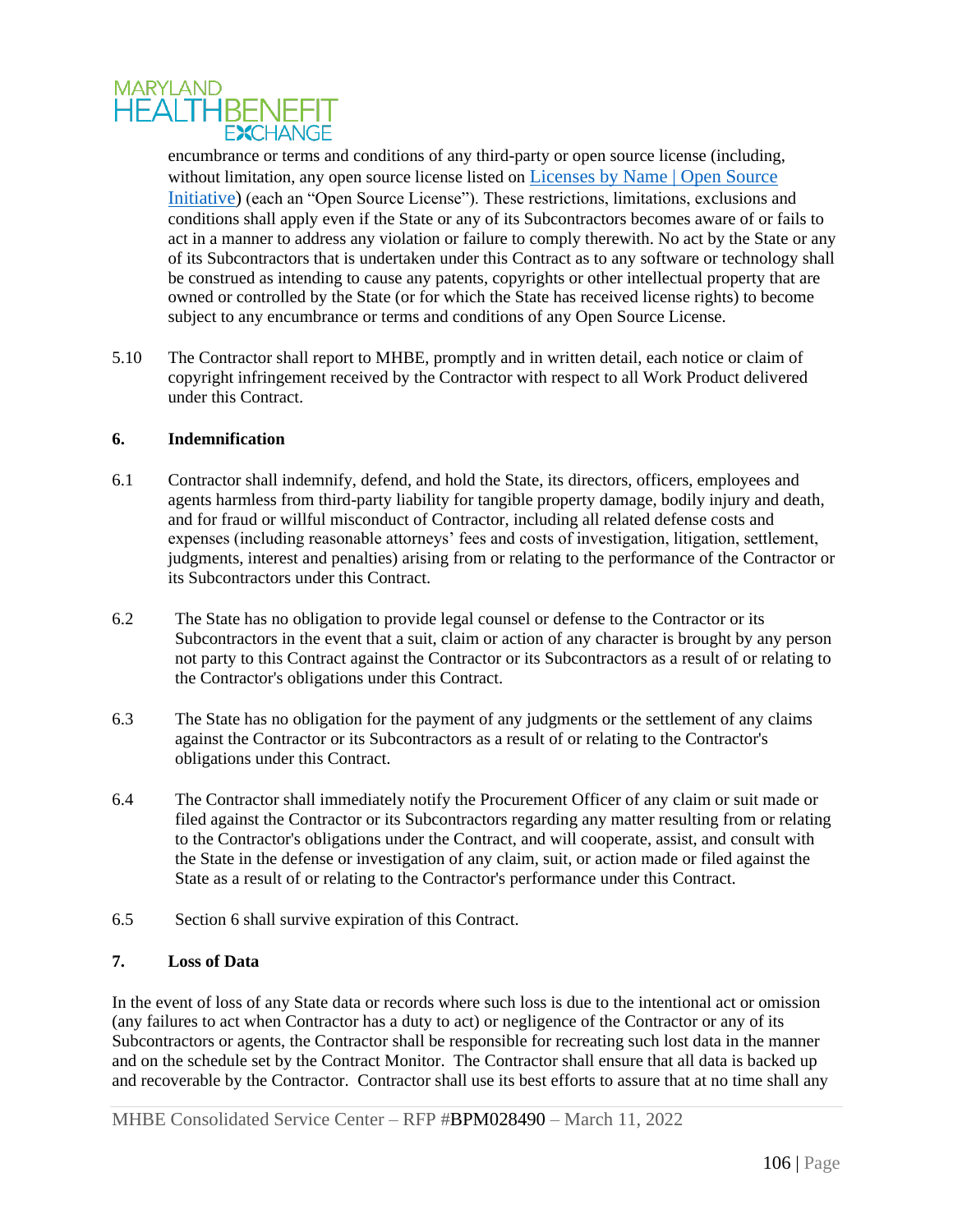# **MARYLAND HEALTHBENEFIT EXCHANGE**

actions undertaken by the Contractor under this Contract, or any failures to act when Contractor has a duty to act, damage or create any vulnerabilities in data bases, systems, platforms, and/or applications with which the Contractor is working hereunder.

# **8. Exclusive Use and Ownership**

Contractor shall not use, sell, sub-lease, assign, give, or otherwise transfer to any third party any other information or material provided to Contractor by the Department or Agency or developed by Contractor relating to the Contract, except that Contractor may provide said information to any of its officers, employees and Subcontractors who Contractor requires to have said information for fulfillment of Contractor's obligations hereunder. Each officer, employee and/or Subcontractor to whom any of the Department or Agency's confidential information is to be disclosed shall be advised by Contractor of and bound by the confidentiality and intellectual property terms of this Contract.

# **9. Confidentiality**

- 9.1 Subject to the Maryland Public Information Act and any other applicable laws, all confidential or proprietary information and documentation relating to either party (including without limitation, any information or data stored within the Contractor's computer systems) shall be held in absolute confidence by the other party. Each party shall, however, be permitted to disclose relevant confidential information to its officers, agents and employees to the extent that such disclosure is necessary for the performance of their duties under this Contract, provided the data may be collected, used, disclosed, stored and disseminated only as provided by and consistent with the law, including the ACA and 45 C.F.R. § 155.260, the Non-Exchange Entity Agreement referenced in Section 11.2, below, and the Non-Disclosure Agreement incorporated into this Contract pursuant to Section 2.1, above. The provisions of this section shall not apply to information that (a) is lawfully in the public domain; (b) has been independently developed by the other party without violation of this Contract; (c) was already in the possession of such party; (d) was supplied to such party by a third party lawfully in possession thereof and legally permitted to further disclose the information; or (e) which such party is required to disclose by law.
- 9.2 More particularly, the Contractor agrees that its access to Personally identifiable Information under the Contract shall make it a "Non-Exchange Entity", as that term is defined in 45 C.F.R. § 155.260(b)(1). The Contractor therefore shall keep information obtained in the course of this Contract confidential in compliance with the ACA, including, without limitation, 45 C.F.R. § 155.260, and the Non-Exchange Entity Agreement incorporated into this Contract pursuant to Section 2.1, above. The Contractor agrees further to comply with any applicable State and federal confidentially requirements regarding collection, maintenance, and use of health, personally identifiable, and financial information. This obligation includes providing training and information to employees regarding confidentiality obligations as to personally identifiable, and financial information and securing acknowledgement of these obligations from employees to be involved in the Contract. This obligation further includes restricting use and disclosure of the records, generally providing safeguards against misuse of information, keeping a record of any disclosures of information, providing all necessary procedural and legal protection for any disclosures of information, promptly responding to any requests by the Agency for information about its privacy practices in general or with respect to a particular individual, modifying information as may be required by good professional practice as authorized by law, and otherwise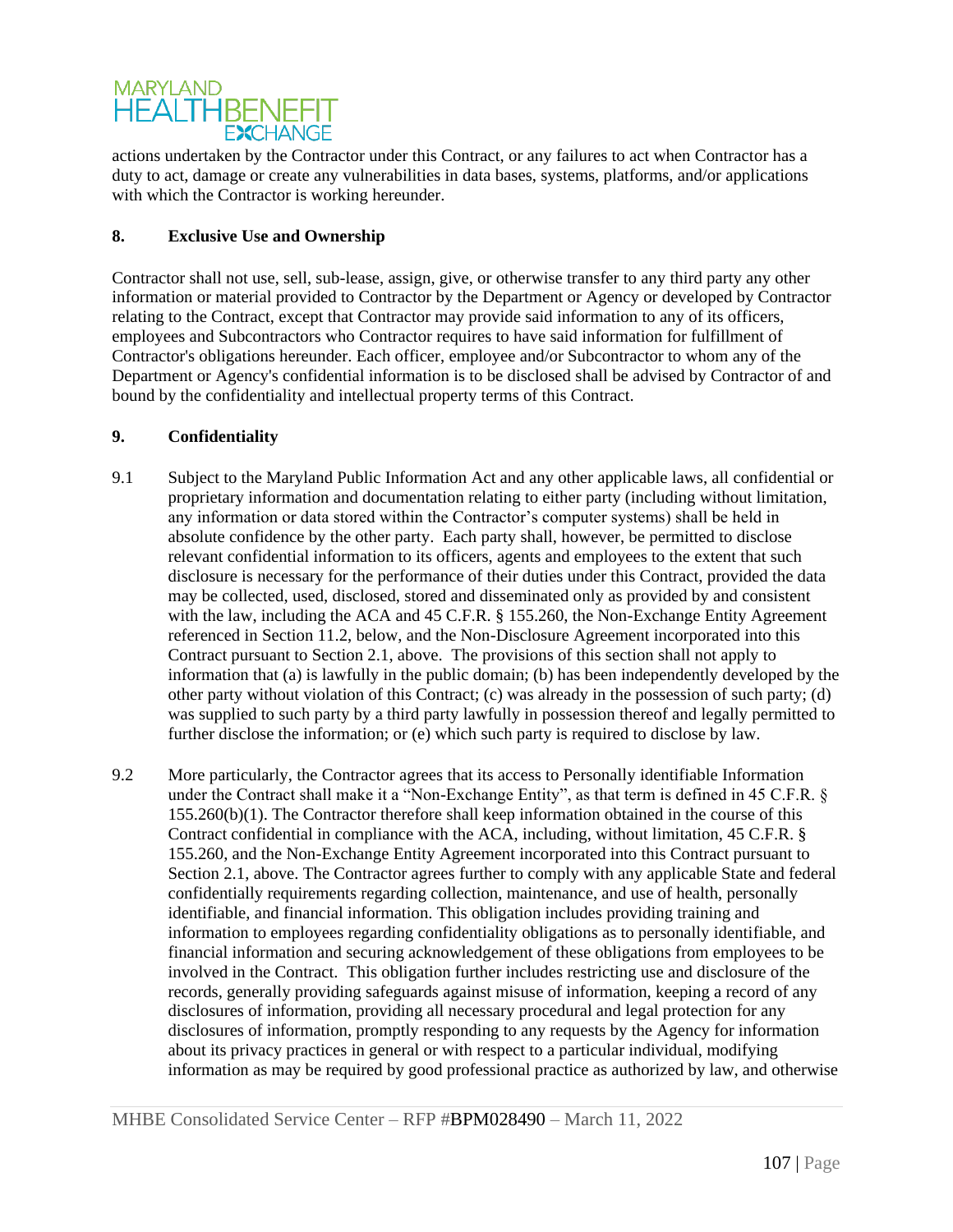

providing good information management practices regarding all health, personally identifiable, and financial information.

9.3 Section 9 shall survive expiration or termination of this Contract.

# **10. Parent Company Guarantee (If Applicable)**

[Corporate name of Parent Company] hereby guarantees absolutely the full, prompt and complete performance by "[Contractor]" of all the terms, conditions and obligations contained in this Contract, as it may be amended from time to time, including any and all exhibits that are now or may become incorporated hereunto, and other obligations of every nature and kind that now or may in the future arise out of or in connection with this Contract, including any and all financial commitments, obligations and liabilities. "[Corporate name of Parent Company]" may not transfer this absolute guaranty to any other person or entity without the prior express written approval of the State, which approval the State may grant, withhold, or qualify in its sole and absolute subjective discretion. "[Corporate name of Parent Company]" further agrees that if the State brings any claim, action, suit or proceeding against "[Contractor]","[Corporate name of Parent Company]" may be named as a party, in its capacity as Absolute Guarantor.

## **11. Non-Hiring of Employees**

No official or employee of the State, as defined under Md. Code Ann., General Provisions Article, § 5- 101, whose duties as such official or employee include matters relating to or affecting the subject matter of this Contract, shall, during the pendency and term of this Contract and while serving as an official or employee of the State, become or be an employee of the Contractor or any entity that is a Subcontractor on this Contract.

## **12. Disputes**

- 12.1 As used herein, a "claim" means a written demand or assertion by one of the parties seeking, as a legal right, the payment of money, adjustment, or interpretation of contract terms, or other relief, arising under or relating to this Contract. A voucher, invoice, or request for payment that is not in dispute when submitted is not a claim. However, if the submission subsequently is not acted upon in a reasonable time, or is disputed as to liability or amount, it may be converted to claim for the purpose of this clause.
- 12.2 Within thirty (30) days of when the Contractor knows or should have known of the basis for a claim relating to the Contract, it shall file a written notice of claim on its letterhead to the Procurement Officer. Contemporaneously with, or within sixty (60) days after filing the notice of claim, the Contractor shall submit the written claim to the Procurement Officer. The Procurement Officer shall issue a final, written decision on the claim as expeditiously as possible. Any final decision of the Procurement Officer may award a Contract claim only for those expenses incurred not more than thirty (30) days before the contractor initially filed its notice of claim.
- 12.3 If the final decision of the Procurement Officer grants the claim in part and denies the claim in part, the MHBE shall pay the Contractor the undisputed amount. Payment of the partial claim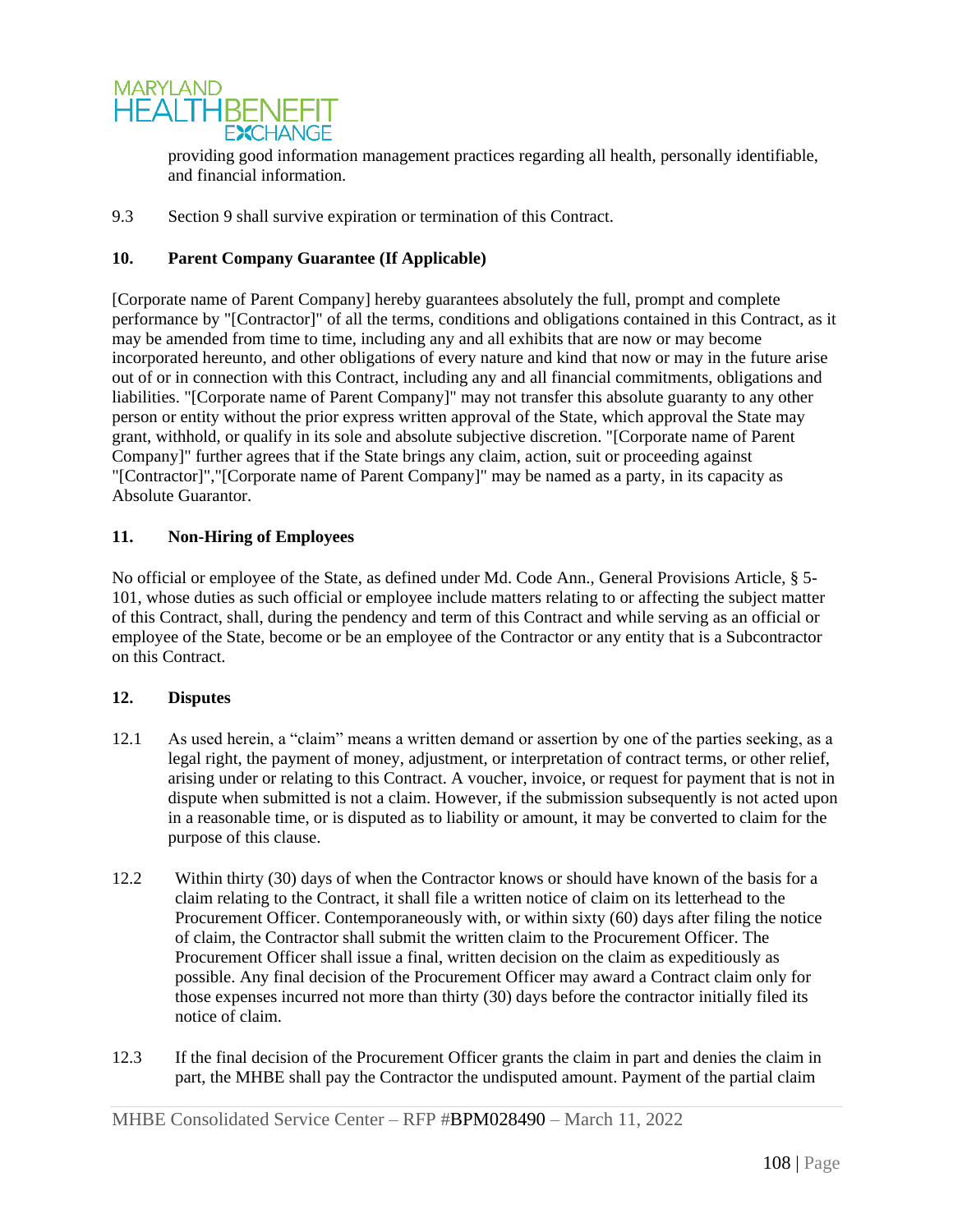

will not be construed as an admission of liability by the MHBE and does not preclude the MHBE from recovering the amount paid if a subsequent determination modifies the final decision.

- 12.4 Within thirty (30) days of receipt of the final decision of the Procurement Officer, the Contractor may file an appeal to the Executive Director of the MHBE for claims for monetary amounts less than \$75,000, and to the Board of Trustees for either claims for monetary amounts over \$75,000 or for claims involving non- monetary relief. If submitted to the Executive Director, a final decision resolving the appeal will be issued by the Executive Director. If submitted to the Board of Trustees, the Board of Trustees may determine that a hearing would assist in the resolution of any appeal. The Board of Trustees may elect to hold the hearing itself or may refer the matter for a hearing to a panel consisting of two or more members of the Board of Trustees or may refer the matter to a neutral decision maker. A final decision resolving the appeal will be issued by a vote of the Board of Trustees. The Contractor's timely appeal to the Executive Director or the Board of Trustees shall be a strict condition precedent to the contractor pursuing any legal rights which it alleges or which may exist in any other forum.
- 12.5 Pending resolution of a claim, the Contractor shall proceed diligently with the performance of the Contract in accordance with the Procurement Officer's decision.
- 12.6 Nothing in this section shall be construed to limit the MHBE's right to withhold payments from the Contractor, assess liquidated damages against the Contractor, direct the Contractor to perform pursuant to the terms of the Contract or any written change order, or to exercise any other rights allowed by Contract or at law.

## **13. Maryland Law**

- 13.1 This Contract shall be construed, interpreted, and enforced according to the laws of the State of Maryland.
- 13.2 The Md. Code Ann., Commercial Law Article, Title 22, Maryland Uniform Computer Information Transactions Act, does not apply to this Contract or to any purchase order or Notice to Proceed issued under this Contract.
- 13.3 Any and all references to the Maryland Code, Annotated contained in this Contract shall be construed to refer to such Code sections as are from time to time amended.

# **14. Multi-year Contracts Contingent Upon Appropriations**

If the General Assembly fails to appropriate funds or if funds are not otherwise made available for continued performance for any fiscal period of this Contract succeeding the first fiscal period, this Contract shall be canceled automatically as of the beginning of the fiscal year for which funds were not appropriated or otherwise made available; provided, however, that this will not affect either the State's rights or the Contractor's rights under any termination clause in this Contract. The effect of termination of the Contract hereunder will be to discharge both the Contractor and the State of Maryland from future performance of the Contract, but not from their rights and obligations existing at the time of termination. The Contractor shall be reimbursed for the reasonable value of any nonrecurring costs incurred but not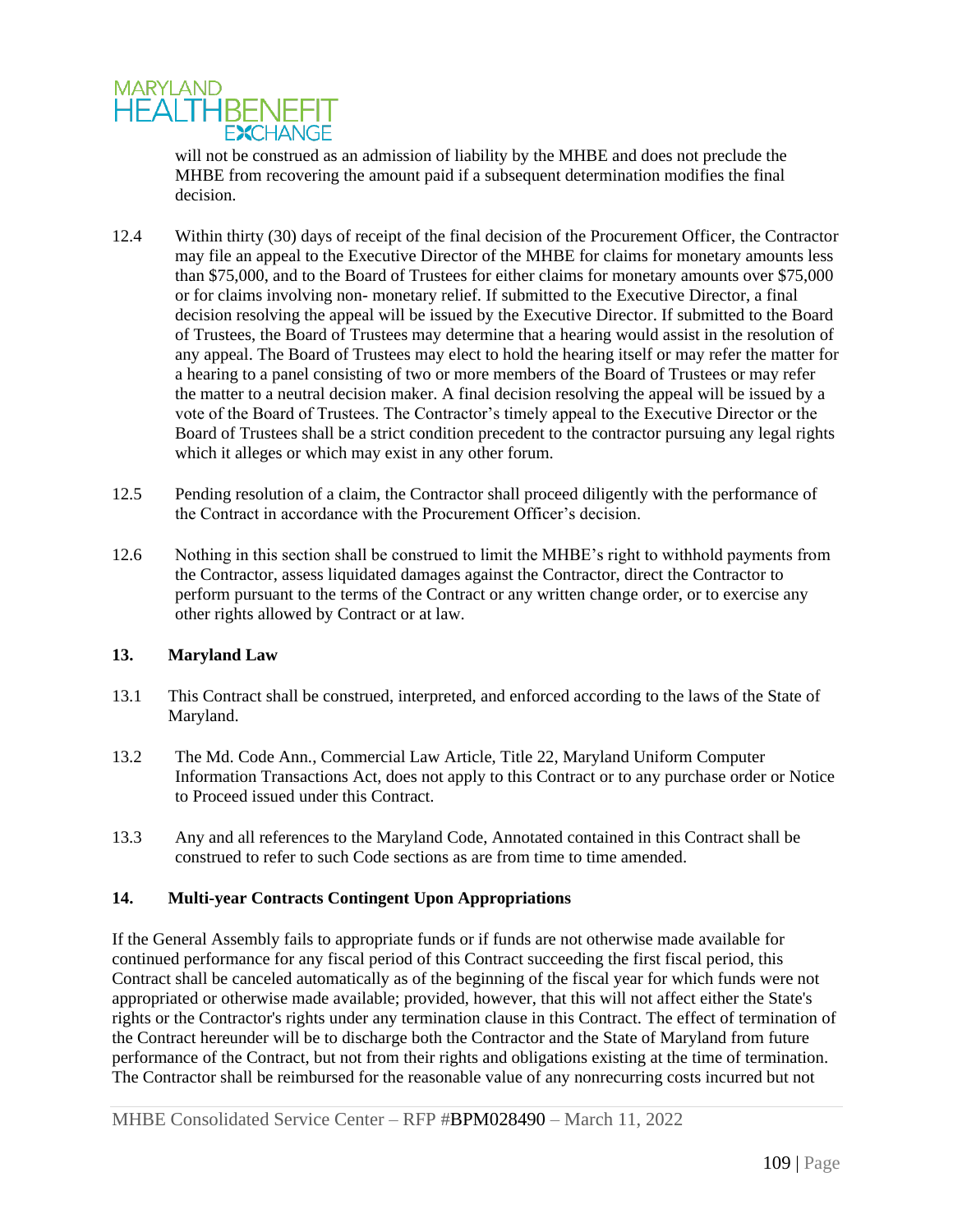

amortized in the price of the Contract. The State shall notify the Contractor as soon as it has knowledge that funds may not be available for the continuation of this Contract for each succeeding fiscal period beyond the first

# **15. Nondiscrimination in Employment**

The Contractor agrees: (a) not to discriminate in any manner against an employee or applicant for employment because of race, color, religion, creed, age, sex, marital status, national origin, sexual orientation, sexual identity, ancestry, or disability of a qualified individual with a disability; (b) to include a provision similar to that contained in subsection (a), above, in any underlying subcontract except a subcontract for standard commercial supplies or raw materials; and (c) to post and to cause Subcontractors to post in conspicuous places available to employees and applicants for employment, notices setting forth the substance of this clause.

# **16. Contingent Fee Prohibition**

The Contractor warrants that it has not employed or retained any person, partnership, corporation, or other entity, other than a bona fide employee, bona fide agent, bona fide salesperson, or commercial selling agency working for the business, to solicit or secure the Contract, and that the business has not paid or agreed to pay any person, partnership, corporation, or other entity, other than a bona fide employee, bona fide agent, bona fide salesperson, or commercial selling agency, any fee or any other consideration contingent on the making of this Contract.

## **17. Non-availability of Funding**

If the General Assembly fails to appropriate funds or if funds are not otherwise made available for continued performance for any fiscal period of this Contract succeeding the first fiscal period, this Contract shall be canceled automatically as of the beginning of the fiscal year for which funds were not appropriated or otherwise made available; provided, however, that this will not affect either the State's rights or the Contractor's rights under any termination clause in this Contract. The effect of termination of the Contract hereunder will be to discharge both the Contractor and the State from future performance of the Contract, but not from their rights and obligations existing at the time of termination. The Contractor shall be reimbursed for the reasonable value of any nonrecurring costs incurred but not amortized in the price of the Contract. The State shall notify the Contractor as soon as it has knowledge that funds may not be available for the continuation of this Contract for each succeeding fiscal period beyond the first.

## **18. Termination for Cause**

If the Contractor fails to fulfill its obligations under this Contract properly and on time, or otherwise violates any provision of the Contract, the State may terminate the Contract by written notice to the Contractor. The notice shall specify the acts or omissions relied upon as cause for termination. All finished or unfinished work provided by the Contractor shall, at the State's option, become the State's property. The State shall pay the Contractor fair and equitable compensation for satisfactory performance prior to receipt of notice of termination, less the amount of damages caused by the Contractor's breach. If the damages are more than the compensation payable to the Contractor, the Contractor will remain liable after termination and the State can affirmatively collect damages. Termination hereunder, including the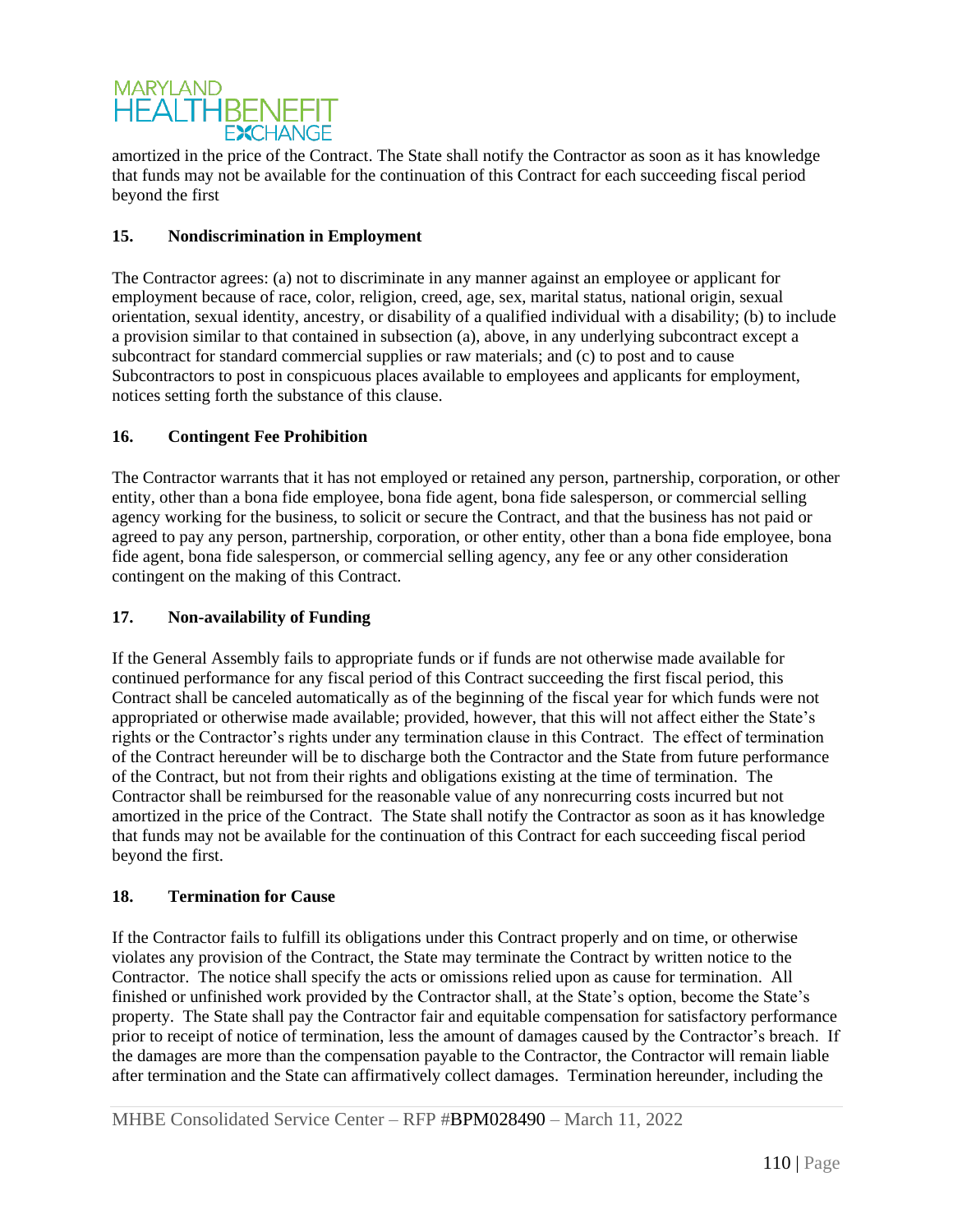

termination of the rights and obligations of the parties, shall be governed by the provisions of COMAR 21.07.01.11B.

# **19. Termination for Convenience**

The performance of work under this Contract may be terminated by the State in accordance with this clause in whole, or from time to time in part, whenever the State shall determine that such termination is in the best interest of the State. The State will pay all reasonable costs associated with this Contract that the Contractor has incurred up to the date of termination, and all reasonable costs associated with termination of the Contract; provided, however, the Contractor shall not be reimbursed for any anticipatory profits that have not been earned up to the date of termination. Termination hereunder, including the determination of the rights and obligations of the parties, shall be governed by the provisions of COMAR 21.07.01.12A(2).

## **20. Suspension of Work**

The Procurement Officer unilaterally may order the Contractor in writing to suspend, delay, or interrupt all or any part of its performance for such period of time as the Procurement Officer may determine to be appropriate for the convenience of the State.

#### **21. Delays and Extensions of Time**

- 21.1 The Contractor agrees to prosecute the work continuously and diligently and no charges or claims for damages shall be made by it for any delays, interruptions, interferences, or hindrances from any cause whatsoever during the progress of any portion of the work specified in this Contract.
- 21.2 Time extensions will be granted only for excusable delays that arise from unforeseeable causes beyond the control and without the fault or negligence of the Contractor, including but not restricted to, acts of God, acts of the public enemy, acts of the State in either its sovereign or contractual capacity, acts of another Contractor in the performance of a contract with the State, fires, floods, epidemics, quarantine restrictions, strikes, freight embargoes, or delays of Subcontractors or suppliers arising from unforeseeable causes beyond the control and without the fault or negligence of either the Contractor or the Subcontractors or suppliers.

#### **22. Financial Disclosure**

The Contractor shall comply with the provisions of Md. Code Ann., State Finance and Procurement Article, § 13-221, which requires that every person that enters into contracts, leases, or other agreements with the State or its agencies during a calendar year under which the business is to receive in the aggregate, \$100,000 or more, shall within thirty (30) days of the time when the aggregate value of these contracts, leases or other agreements reaches \$100,000, file with the Secretary of the State certain specified information to include disclosure of beneficial ownership of the business.

## **23. Political Contribution Disclosure**

The Contractor shall comply with Md. Code Ann., Election Law Article, Title 14, which requires that every person that enters into a contract for a procurement with the State, a county, or a municipal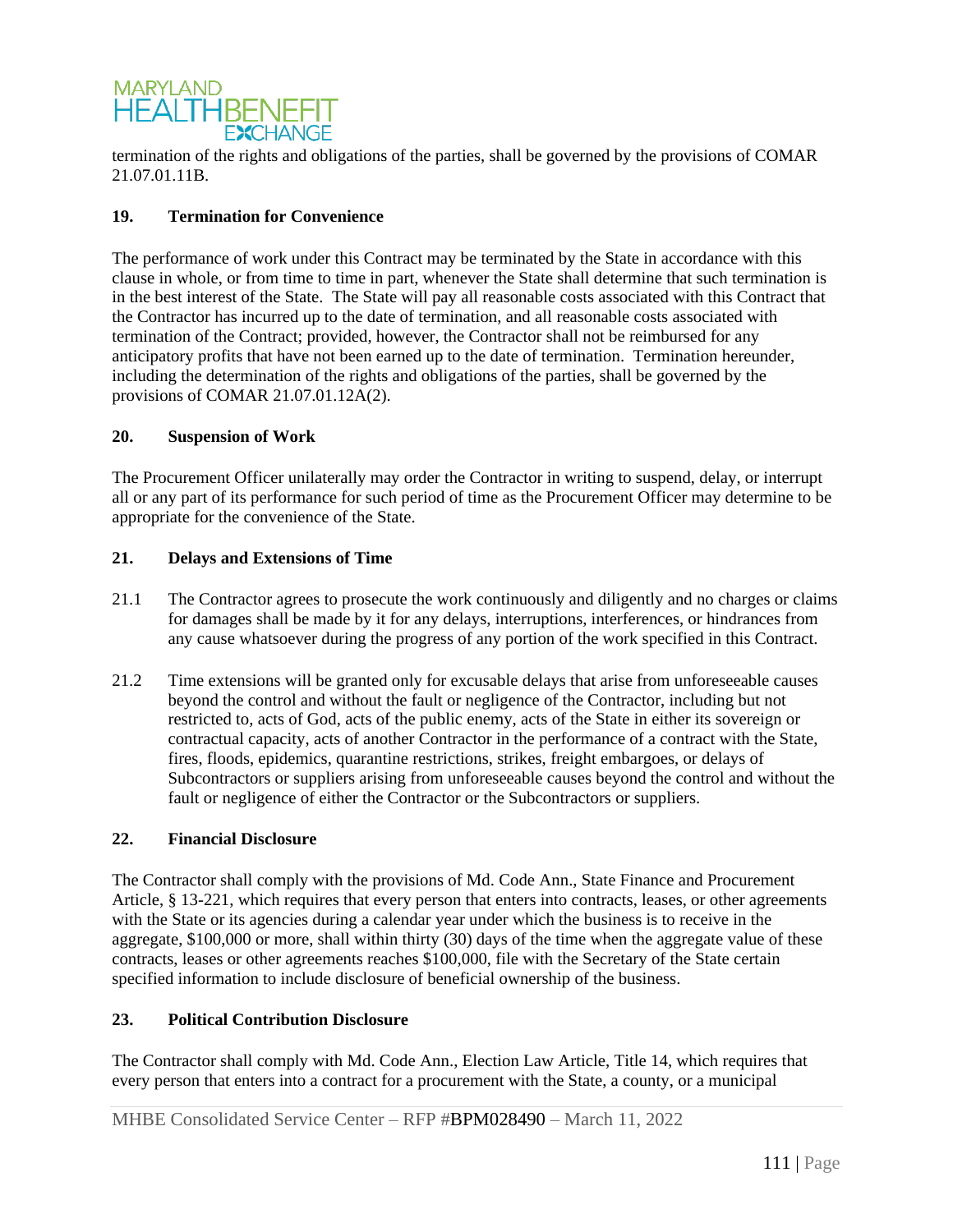# **MARYLAND HEALTHBENEFIT EXCHANGE**

corporation, or other political subdivision of the State, during a calendar year in which the person receives a contract with a governmental entity in the amount of \$200,000 or more, shall, file with the State Board of Elections statements disclosing: (a) any contributions made during the reporting period to a candidate for elective office in any primary or general election; and (b) the name of each candidate to whom one or more contributions in a cumulative amount of \$500 or more were made during the reporting period. The statement shall be filed with the State Board of Elections: (a) before execution of a contract by the State, a county, a municipal corporation, or other political subdivision of the State, and shall cover the 24 months prior to when a contract was awarded; and (b) if the contribution is made after the execution of a contract, then twice a year, throughout the contract term, on: (i) February 5, to cover the six (6) month period ending January 31; and (ii) August 5, to cover the six (6) month period ending July 31. Additional information is available on the State Board of Elections website: [Campaign Finance \(maryland.gov\)](https://elections.maryland.gov/campaign_finance/index.html).

# **24. Documents Retention and Inspection Clause**

- 24.1 The Contractor and Subcontractors shall retain and maintain all records and documents relating to this Contract for a period of ten (10) years after final payment by the State hereunder or any applicable statute of limitations or federal retention requirements, whichever is longer, and shall make them available for inspection and audit by authorized representatives of the State, including the Procurement Officer or designee, at all reasonable times. All records related in any way to the Contract are to be retained for the entire time provided under this section. In the event of any audit, the Contractor shall provide assistance to the State, without additional compensation, to identify, investigate, and reconcile any audit discrepancies and/or variances.
- 24.2 This Section 25 shall survive expiration or termination of the Contract.

# **25. Compliance with Laws**

The Contractor hereby represents and warrants that:

- 25.1 It is qualified to do business in the State and that it will take such action as, from time to time hereafter, may be necessary to remain so qualified;
- 25.2 It is not in arrears with respect to the payment of any monies due and owing the State, or any department or unit thereof, including but not limited to the payment of taxes and employee benefits, and that it shall not become so in arrears during the term of this Contract;
- 25.3 It shall comply with all federal, State and local laws, regulations, and ordinances applicable to its activities and obligations under this Contract; and
- 25.4 It shall obtain, at its expense, all licenses, permits, insurance, and governmental approvals, if any, necessary to the performance of its obligations under this Contract.

## **26. Cost and Price Certification**

By submitting cost or price information, the Contractor certifies to the best of its knowledge that the information submitted is accurate, complete, and current as of the date of its Proposal.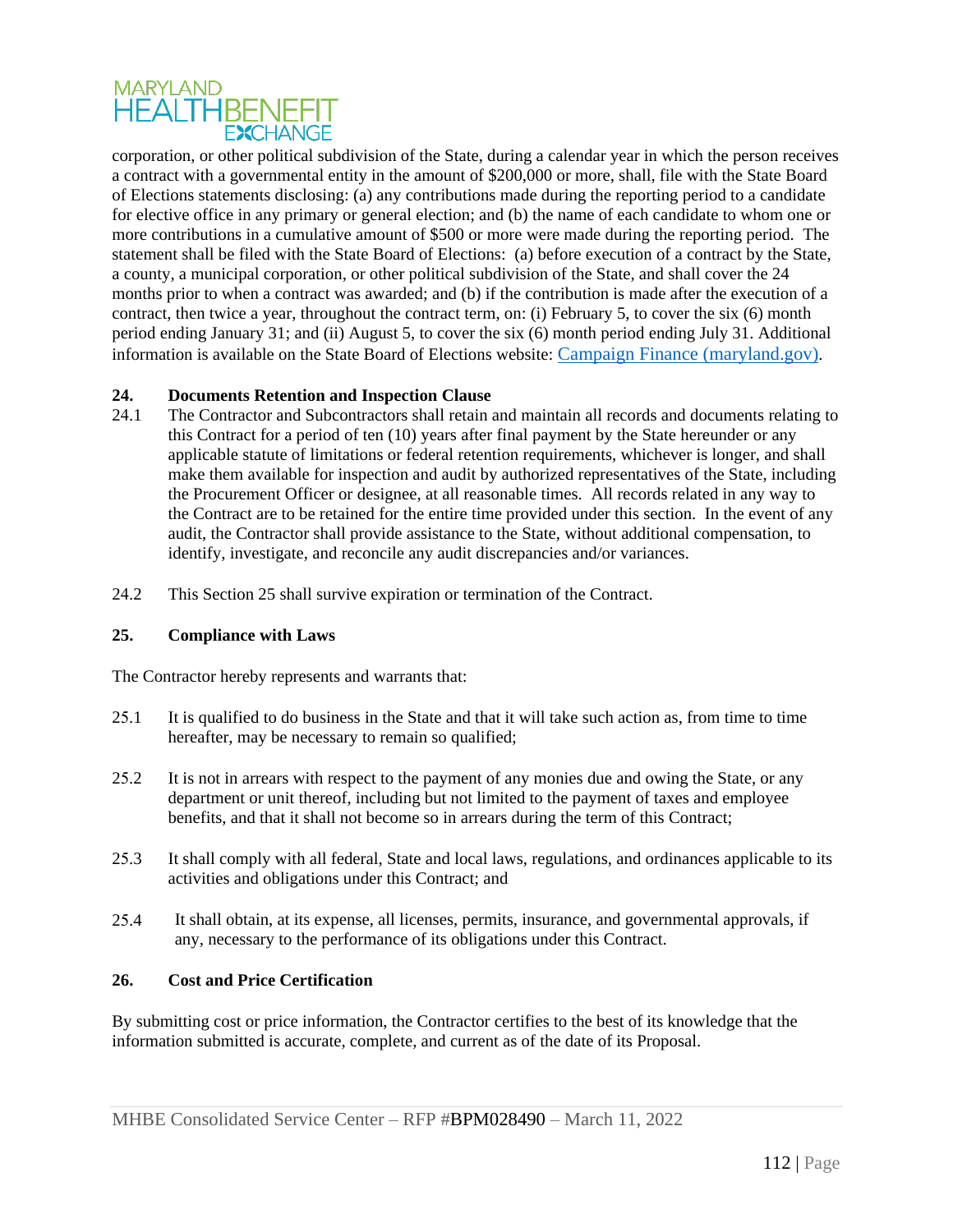# **MARYLAND HEALTHBENEFIT FXCHANGE**

The price under this Contract and any change order or modification hereunder, including profit or fee, shall be adjusted to exclude any significant price increases occurring because the Contractor furnished cost or price information which, as of the date of its Proposal, was inaccurate, incomplete, or not current.

# **27. Subcontracting; Assignment**

The Contractor may not subcontract any portion of the services provided under this Contract without obtaining the prior written approval of the Procurement Officer, nor may the Contractor assign this Contract or any of its rights or obligations hereunder, without the prior written approval of the Procurement Officer provided, however, that a contractor may assign monies receivable under a contract after due notice to the State. Any subcontracts shall include such language as may be required in various clauses contained within this Contract, exhibits, and attachments. The Contract shall not be assigned until all approvals, documents, and affidavits are completed and properly registered. The State shall not be responsible for fulfillment of the Contractor's obligations to its Subcontractors.

# **28. Minority Business Enterprise Participation**

28.1 An overall MBE Subcontractor participation goal and subgoals have been established for this procurement as described in section 1.33 of the RFP.

# **29. Liquidated Damages**

- (a) This Contract requires the Contractor to make good faith efforts to comply with the MBE Program and Contract provisions. The State and the Contractor acknowledge and agree that the State will incur damages, including but not limited to loss of goodwill, detrimental impact on economic development, and diversion of internal staff resources, if the Contractor does not make good faith efforts to comply with the requirements of the MBE Program and MBE Contract provisions. The parties further acknowledge and agree that the damages the State might reasonably be anticipated to accrue as a result of such lack of compliance are difficult to ascertain with precision.
- (b) Therefore, upon a determination by the State that the Contractor failed to make good faith efforts to comply with one or more of the specified MBE Program requirements or Contract provisions, the Contractor agrees to pay liquidated damages to the State at the rates set forth below. The Contractor expressly agrees that the State may withhold payment on any invoices as a set-off against liquidated damages owed. The Contractor further agrees that for each specified violation, the agreed upon liquidated damages are reasonably proximate to the loss the State is anticipated to incur as a result of such violation.
	- (i) Failure to submit each monthly payment report in full compliance with COMAR 21.11.03.13B (3): \$37.00 per day until the monthly report is submitted as required.
	- (ii) Failure to include in its agreements with MBE Subcontractors a provision requiring submission of payment reports in full compliance with COMAR 21.11.03.13B (4): \$258.00 per MBE Subcontractor.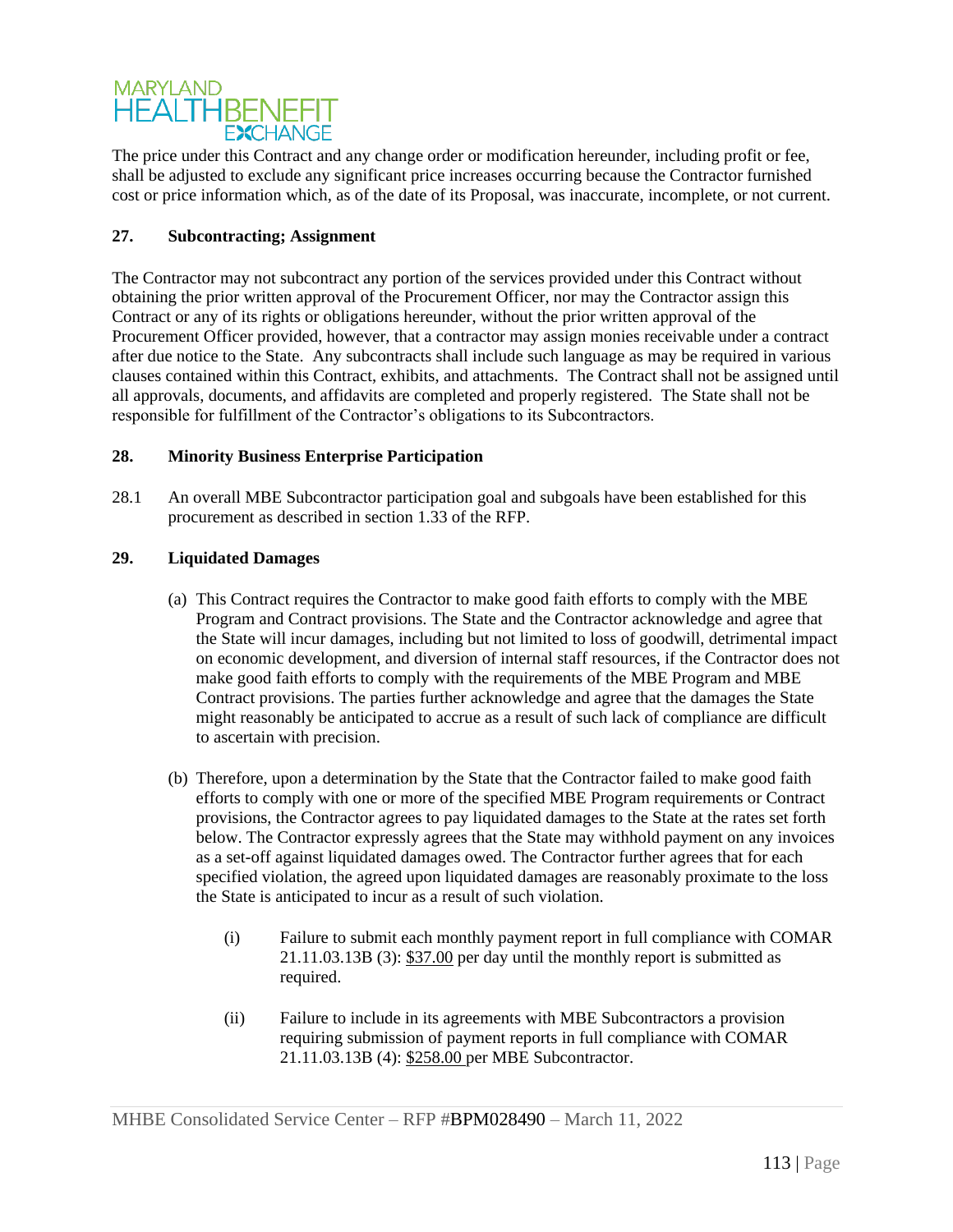

- (iii) Failure to comply with COMAR 21.11.03.12 in terminating, canceling, or changing the scope of work/value of a contract with an MBE Subcontractor and/or amendment of the MBE participation schedule: the difference between the dollar value of the MBE participation commitment on the MBE participation schedule for that specific MBE firm and the dollar value of the work performed by that MBE firm for the contract.
- (iv) Failure to meet the Contractor's total MBE participation goal and sub goal commitments: the difference between the dollar value of the total MBE participation commitment on the MBE participation schedule and the MBE participation actually achieved.
- (v) Failure to promptly pay all undisputed amounts to an MBE Subcontractor in full compliance with the prompt payment provisions of this Contract: \$37.00 per day until the undisputed amount due to the MBE Subcontractor is paid.

Notwithstanding the use of liquidated damages, the State reserves the right to terminate the Contract and exercise all other rights and remedies provided in the Contract or by law.

29.3 MBE Prompt Pay Requirements

.

To ensure compliance with certified MBE subcontract participation goals, the Department or Agency may, consistent with COMAR 21.11.03.13, take the following measures:

- (a) Verify that the certified MBEs listed in the MBE participation schedule actually are performing work and receiving compensation as set forth in the MBE participation schedule. This verification may include, as appropriate:
	- (i) Inspecting any relevant records of the Contractor;
	- (ii) Inspecting the jobsite; and
	- (iii) Interviewing Subcontractors and workers.
	- (iv) Verification shall include a review of:
		- 1. The Contractor's monthly report listing unpaid invoices over 30 days old from certified MBE Subcontractors and the reason for nonpayment; and
		- 2. The monthly report of each certified MBE Subcontractor, which lists payments received from the Contractor in the preceding 30 days and invoices for which the Subcontractor has not been paid.
- (b) If the Agency determines that the Contractor is in material noncompliance with MBE Contract provisions and refuses or fails to take the corrective action that the Agency requires, then the Agency may:
	- (i) Terminate the Contract;
	- (ii) Refer the matter to the Office of the Attorney General for appropriate action; or
	- (iii) Initiate any other specific remedy identified by this Contract.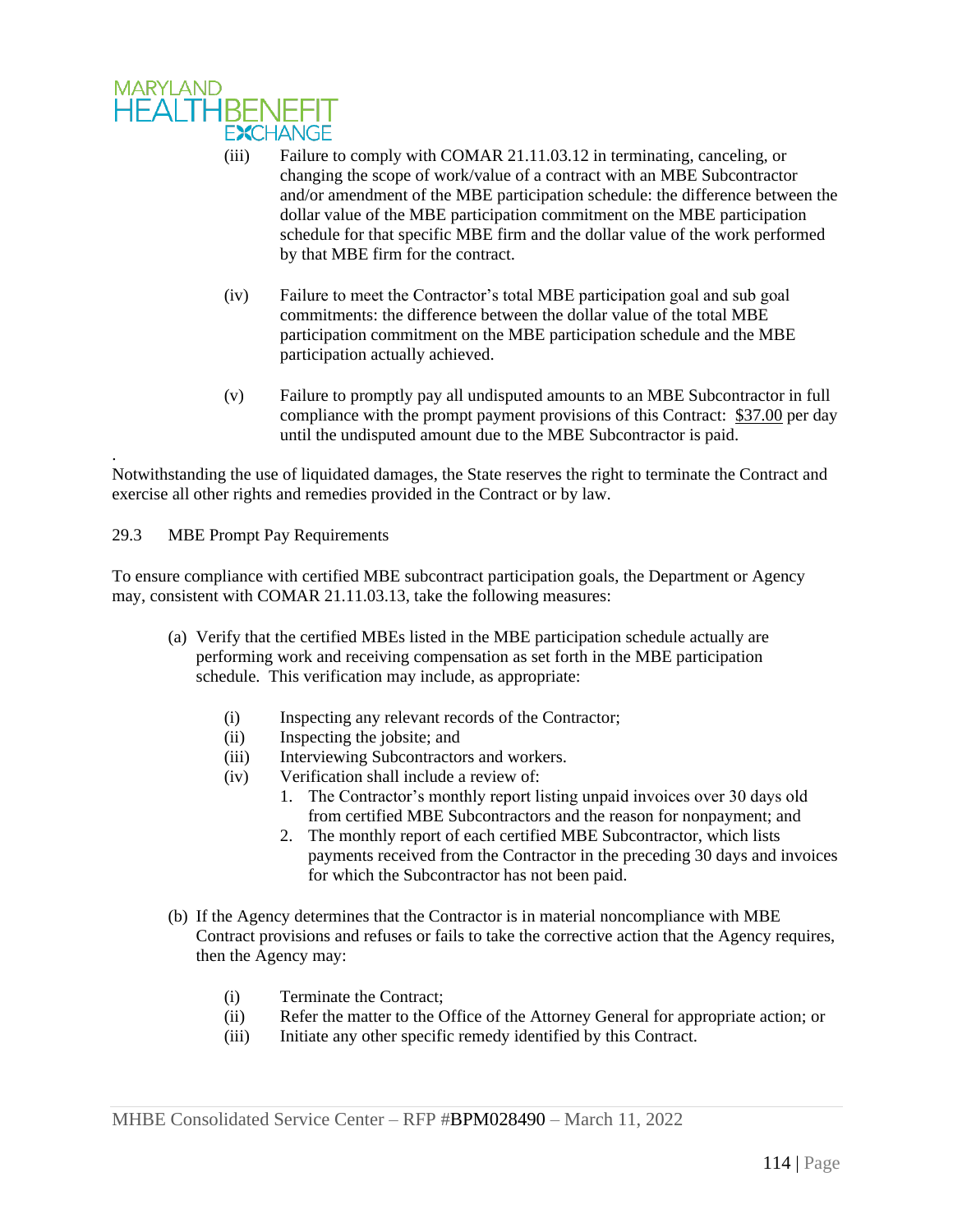

(c) Upon completion of the contract, but before final payment or release of retainage or both, the Contractor shall submit a final report, in affidavit form under the penalty of perjury, of all payments made to, or withheld from MBE Subcontractors.

## **30. Insurance Requirements**

The Contractor shall maintain workers' compensation coverage, and property and casualty insurance as required in the RFP. The minimum limits of such policies must meet any minimum requirements established by law and the limits of insurance required by the RFP, and shall cover losses resulting from or arising out of Contractor action or inaction in the performance of services under the Contract by the Contractor, its agents, servants, employees or Subcontractors. Effective no later than the date of execution of the Contract, and continuing for the duration of the Contract term, and any applicable renewal periods, the Contractor shall maintain such insurance coverage and shall report such insurance annually or upon Contract renewal, whichever is earlier, to the Procurement Officer. The Contractor is required to notify the Procurement Officer in writing, if policies are canceled or not renewed 35 days in advance of such cancellation and/or nonrenewal. Certificates of insurance evidencing this coverage shall be provided within five (5) days of notice of recommended award. All insurance policies shall be issued by a company properly authorized to do business in the State of Maryland. The State shall be named as an additional named insured on the property and casualty policy and as required in the RFP.

## **31. Liability**

For breach of this Contract, negligence, misrepresentation, or any other contract or tort claim, Contractor shall be liable as follows:

- 31.1 For infringement of patents, copyrights, trademarks, service marks, and/or trade secrets, as provided in Section 5 of this Contract;
- 31.2 Without limitation for damages for bodily injury (including death) and damage to real property and tangible personal property; and
- 31.3 For all other claims, damages, losses, costs, expenses, suits, or actions in any way related to this Contract, regardless of the form Contractor's liability for third party claims arising under Section 6 of this Contract shall be unlimited if the State is not immune from liability for claims arising under Section 6.

# **32. Commercial Nondiscrimination**

32.1 As a condition of entering into this Contract, Contractor represents and warrants that it will comply with the State's Commercial Nondiscrimination Policy, as described at Md. Code Ann., State Finance and Procurement Article, Title 19. As part of such compliance, Contractor may not discriminate on the basis of race, color, religion, ancestry or national origin, sex, age, marital status, sexual orientation, sexual identity, or on the basis of disability or other unlawful forms of discrimination in the solicitation, selection, hiring, or commercial treatment of Subcontractors, vendors, suppliers, or commercial customers, nor shall Contractor retaliate against any person for reporting instances of such discrimination. Contractor shall provide equal opportunity for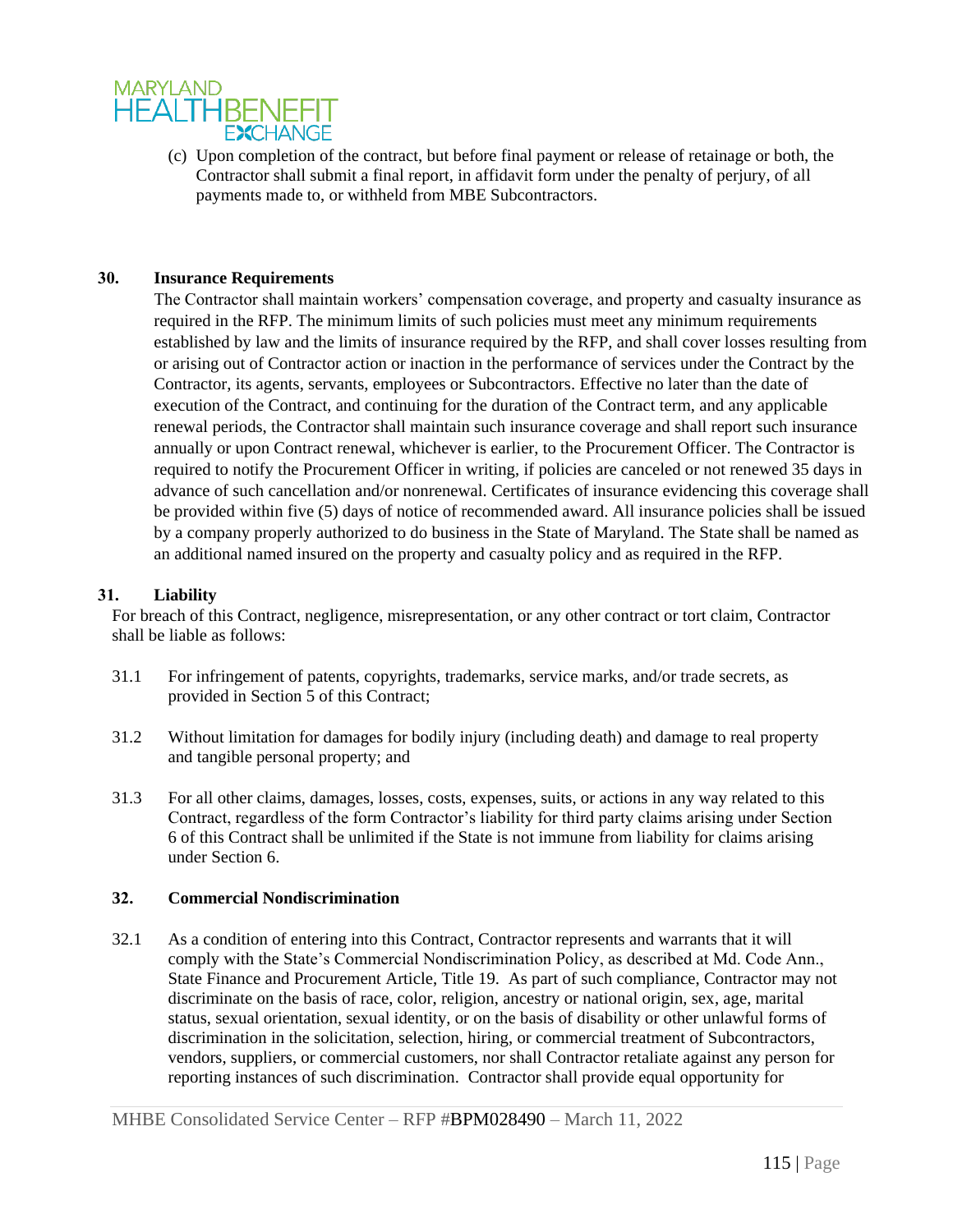

Subcontractors, vendors, and suppliers to participate in all of its public sector and private sector subcontracting and supply opportunities, provided that this clause does not prohibit or limit lawful efforts to remedy the effects of marketplace discrimination that have occurred or are occurring in the marketplace. Contractor understands that a material violation of this clause shall be considered a material breach of this Contract and may result in termination of this Contract, disqualification of Contractor from participating in State contracts, or other sanctions. This clause is not enforceable by or for the benefit of, and creates no obligation to, any third party.

- 32.2 The Contractor shall include the above Commercial Nondiscrimination clause, or similar clause approved by the MHBE, in all subcontracts.
- 32.3 As a condition of entering into this Contract, upon the request of the Commission on Civil Rights, and only after the filing of a complaint against Contractor under Md. Code Ann., State Finance and Procurement Article, Title 19, as amended from time to time, Contractor agrees to provide within sixty (60) days after the request a complete list of the names of all Subcontractors, vendors, and suppliers that Contractor has used in the past four (4) years on any of its contracts that were undertaken within the State of Maryland, including the total dollar amount paid by Contractor on each subcontract or supply contract. Contractor further agrees to cooperate in any investigation conducted by the State pursuant to the State's Commercial Nondiscrimination Policy as set forth at Md. Code Ann., State Finance and Procurement Article, Title 19, and to provide any documents relevant to any investigation that are requested by the State. Contractor understands that violation of this clause is a material breach of this Contract and may result in contract termination, disqualification by the State from participating in State contracts, and other sanctions.

#### **33 Contract Monitor and Procurement Officer**

The work to be accomplished under this Contract shall be performed under the direction of the Contract Monitor. All matters relating to the interpretation of this Contract shall be referred to the Procurement Officer for determination.

#### **34. Notices**

Unless otherwise expressly specified elsewhere in the RFP, Non-Exchange Entity Agreement or other provision incorporated into this Contract, all notices hereunder shall be in writing and either delivered personally or sent by certified or registered mail, postage prepaid, as follows:

> \_\_\_\_\_\_\_\_\_\_\_\_\_\_\_\_\_\_\_\_\_\_\_\_\_\_\_\_\_\_\_\_\_\_\_\_\_\_\_\_\_ \_\_\_\_\_\_\_\_\_\_\_\_\_\_\_\_\_\_\_\_\_\_\_\_\_\_\_\_\_\_\_\_\_\_\_\_\_\_\_\_\_

If to the State: Procurement Officer 750 E. Pratt Street, 6th Floor, Baltimore, MD 21202 hix.procurement@maryland.gov

If to the Contractor: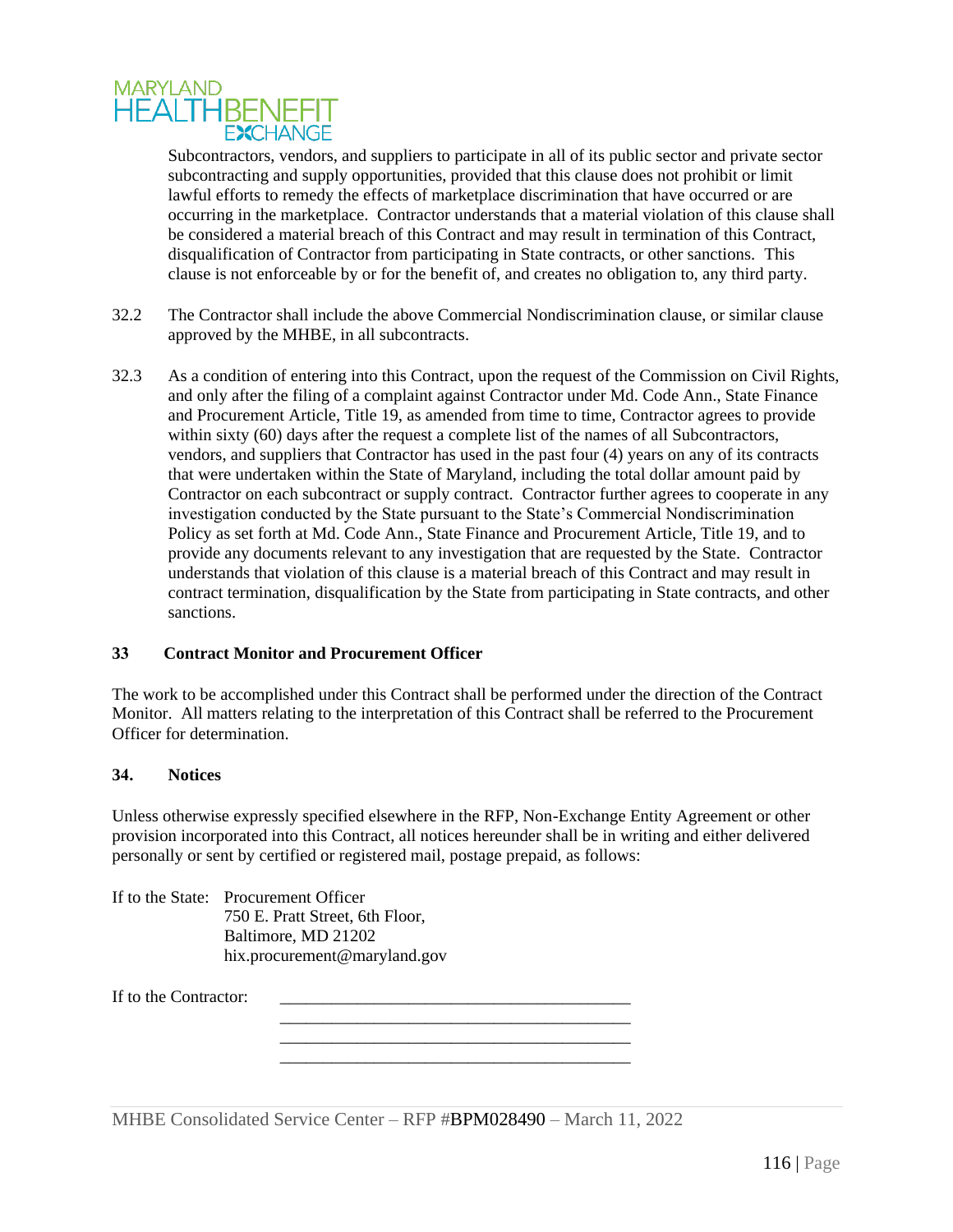

## **35. Federal Funds Requirements and Restrictions**

This Contract contains federal Medicaid Funds (CFDA number 93.778). Execution of this Contract indicates Contractor's agreement with all federal funding terms and conditions that apply to contractors receiving federal funds from the above referenced source, including but not limited to those required by 45 C.F.R. § 75.335, Appendix II to Part 75 of Title 45 of the Code of Federal Regulations and Attachment F of the RFP (including F-1 and F-2). Attachment F of the RFP is incorporated into this Contract pursuant to Section 2.1, above.

#### **36. Federal Funds Exclusion Requirements**

Contractor agrees that it will comply with federal laws (including §§ 1128 and 1156 of the Social Security Act and 42 CFR § 1001) that prohibit payments under certain federal healthcare programs to any individual or entity that is on the List of Excluded Individuals/Entities (LEIE) maintained by HHS. By executing this Contract, Contractor affirmatively declares that neither it nor any employee is, to the best of its knowledge, subject to exclusion. Contractor agrees, further, during the term of this Contract, to check the LEIE prior to hiring or assigning individuals to work on this Contract, and to notify MHBE immediately of any identification of Contractor or an individual employee as excluded, and of any HHS action or proposed action to exclude Contractor or any of Contractor's employees.

#### **37. Miscellaneous**

- 37.1 Any provision of this Contract which contemplates performance or observance subsequent to any termination or expiration of this contract shall survive termination or expiration of this contract and continue in full force and effect.
- 37.2 If any term contained in this contract is held or finally determined to be invalid, illegal, or unenforceable in any respect, in whole or in part, such term shall be severed from this contract, and the remaining terms contained herein shall continue in full force and effect, and shall in no way be affected, prejudiced, or disturbed thereby.

[Signatures on next page(s)]